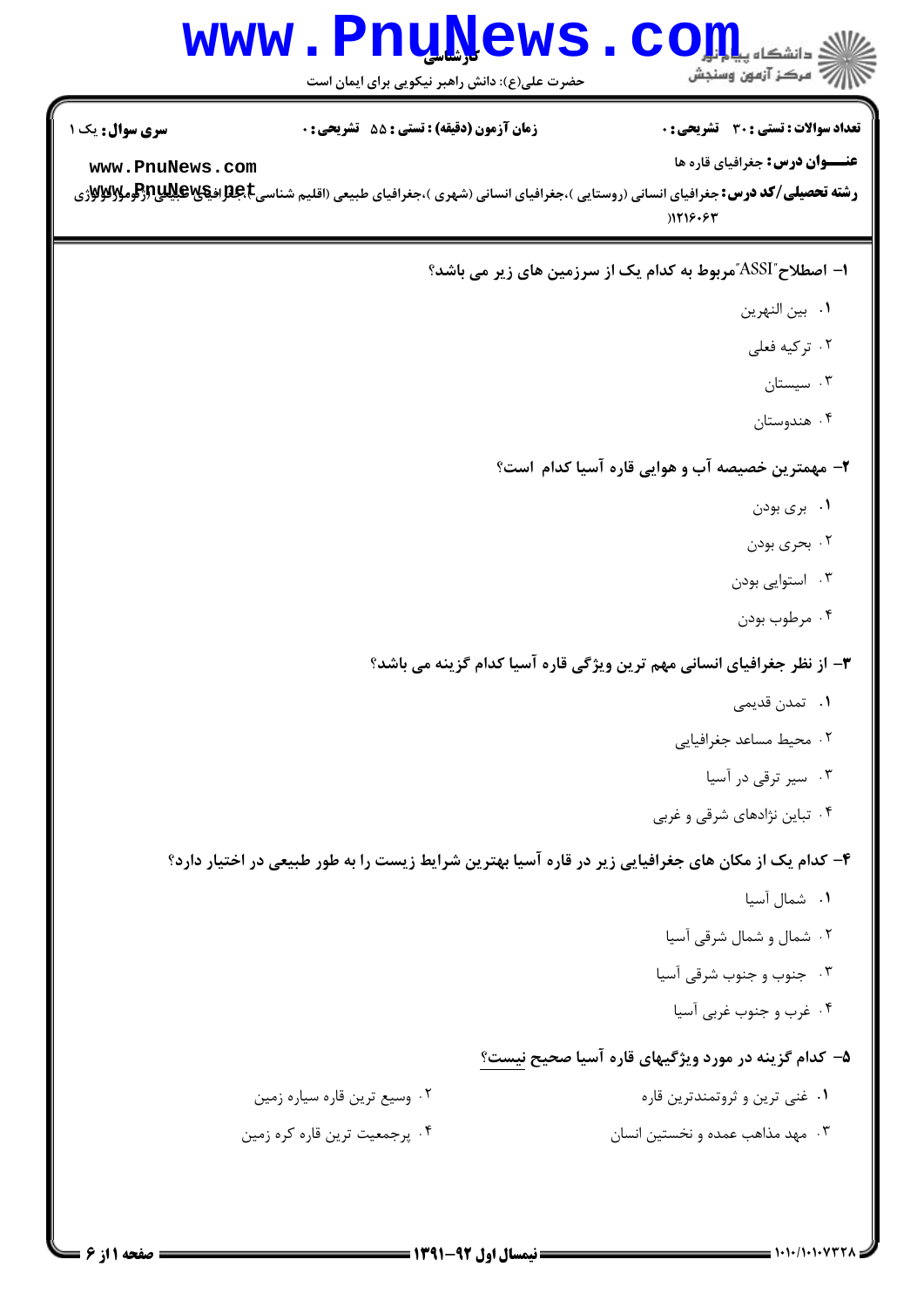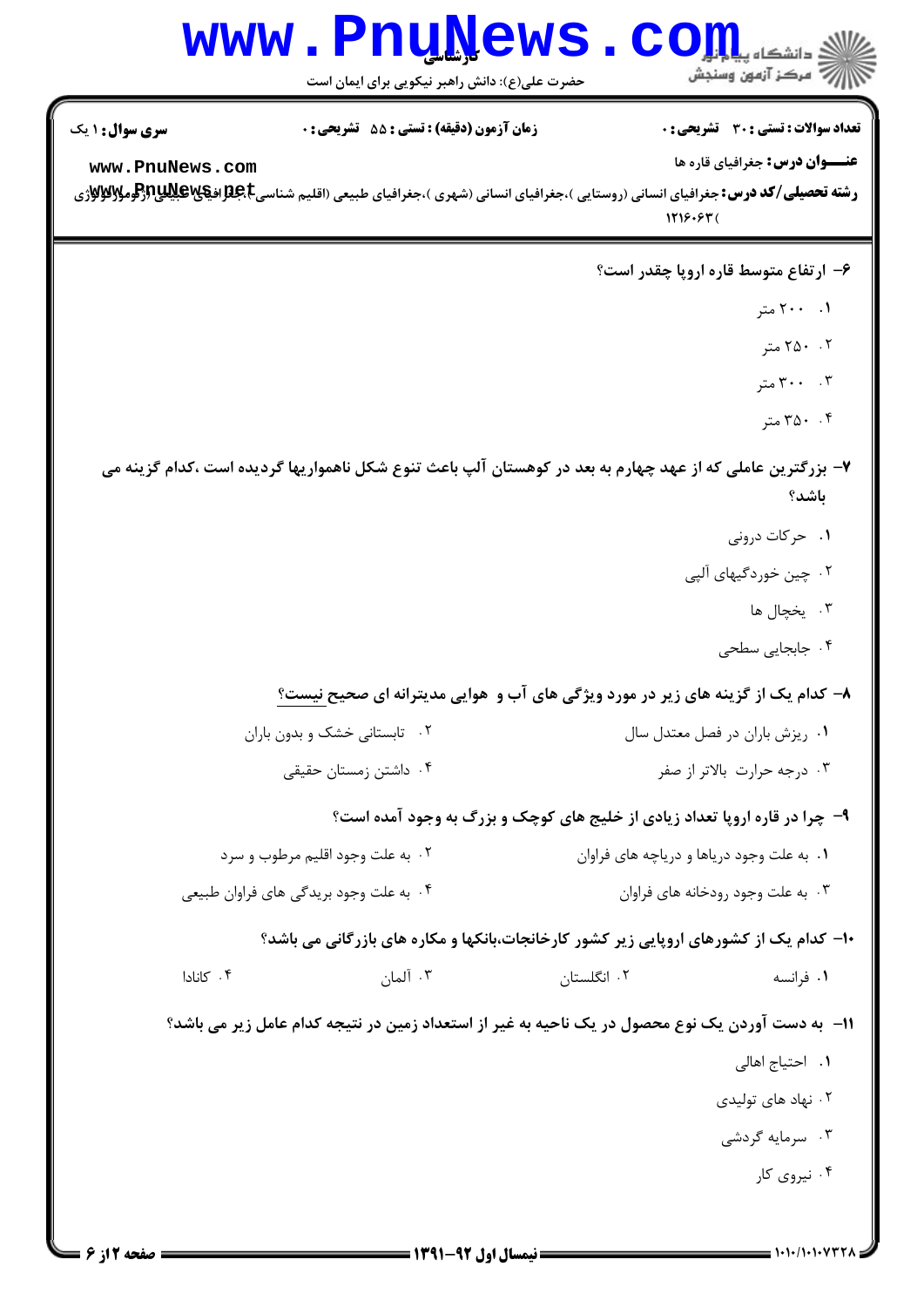|                                                                                 | <b>WWW.PnuNews</b><br>حضرت علی(ع): دانش راهبر نیکویی برای ایمان است                                                         |          | $\bullet$ $\text{CO}$ in $\bullet$<br>7' مرڪز آزمون وسنڊش                    |  |
|---------------------------------------------------------------------------------|-----------------------------------------------------------------------------------------------------------------------------|----------|------------------------------------------------------------------------------|--|
| <b>سری سوال :</b> ۱ یک                                                          | <b>زمان آزمون (دقیقه) : تستی : 55 تشریحی : 0</b>                                                                            |          | <b>تعداد سوالات : تستی : 30 ٪ تشریحی : 0</b>                                 |  |
| www.PnuNews.com                                                                 | <b>رشته تحصیلی/کد درس:</b> جغرافیای انسانی (روستایی )،جغرافیای انسانی (شهری )،جغرافیای طبیعی (اقلیم شناسیE،B،B،B،B،B ایلایا |          | <b>عنـــوان درس:</b> جغرافیای قاره ها<br>1719.97(                            |  |
|                                                                                 |                                                                                                                             |          | <b>۱۲- آمستردام و رتردام از مراکز مهم صنعتی کدام کشور اروپایی است؟</b>       |  |
| ۰۴ فرانسه                                                                       | ۰۳ دانمارک                                                                                                                  | ۰۲ بلژیک | ۰۱ هلند                                                                      |  |
| ۱۳- تجارت کشورهای مختلف قاره اروپا با یکدیگر شبیه کدام یک از مناطق زیر می باشد؟ |                                                                                                                             |          |                                                                              |  |
|                                                                                 |                                                                                                                             |          | ٠١ جنوب آسيا                                                                 |  |
|                                                                                 |                                                                                                                             |          | ۰۲ آمریکای مرکزی                                                             |  |
|                                                                                 |                                                                                                                             |          | ۰۳ آمریکای شمالی                                                             |  |
|                                                                                 |                                                                                                                             |          | ۰۴ آمریکای جنوبی                                                             |  |
|                                                                                 |                                                                                                                             |          | ۱۴- در قاره آفریقا درجه حرارت متوسط حرارت سالیانه چند درجه می باشد؟          |  |
|                                                                                 |                                                                                                                             |          | ۰۱ ۰ درجه                                                                    |  |
|                                                                                 |                                                                                                                             |          | ۰۲ درجه                                                                      |  |
|                                                                                 |                                                                                                                             |          | ۰۳ درجه                                                                      |  |
|                                                                                 |                                                                                                                             |          | ۰. ۱۰ درجه                                                                   |  |
|                                                                                 |                                                                                                                             |          | ۱۵– کدام یک از گزینه های زیر مانع از ورود رطوبت به داخل قاره آفریقا می باشد؟ |  |
|                                                                                 |                                                                                                                             |          | ۰۱ شکل فلاتی و برجسته آن                                                     |  |
|                                                                                 |                                                                                                                             |          | ۰۲ محصور بودن در دره ها                                                      |  |
|                                                                                 |                                                                                                                             |          | ۰۳ موقعیت طبیعی نامناسب                                                      |  |
|                                                                                 |                                                                                                                             |          | ۰۴ جریانهای بری قاره                                                         |  |
|                                                                                 |                                                                                                                             |          | ۱۶– بزرگترین خصیصه اقلیم علفزار استوایی در قاره آفریقا کدام گزینه می باشد؟   |  |
|                                                                                 |                                                                                                                             |          | ۰۱ گرمای دائمی و یکنواخت                                                     |  |
|                                                                                 |                                                                                                                             |          | ۰۲ تناوب فصل مرطوب وخشک                                                      |  |
|                                                                                 |                                                                                                                             |          | ۰۳ گرمای شدید با تغییرات ناگهانی                                             |  |
|                                                                                 |                                                                                                                             |          | ۰۴ سرمای متوالی در طی سال                                                    |  |
|                                                                                 | ۱۷– از لحاظ مذهبی کدام یک از قاره های زیر مناسب ترین مکان برای توسعه مذاهب وادیان می باشد؟                                  |          |                                                                              |  |
| ۰۴ آفریقا                                                                       | ۰۳ اروپا                                                                                                                    | ۰۲ آسیا  | ۰۱ آمریکا                                                                    |  |
|                                                                                 |                                                                                                                             |          |                                                                              |  |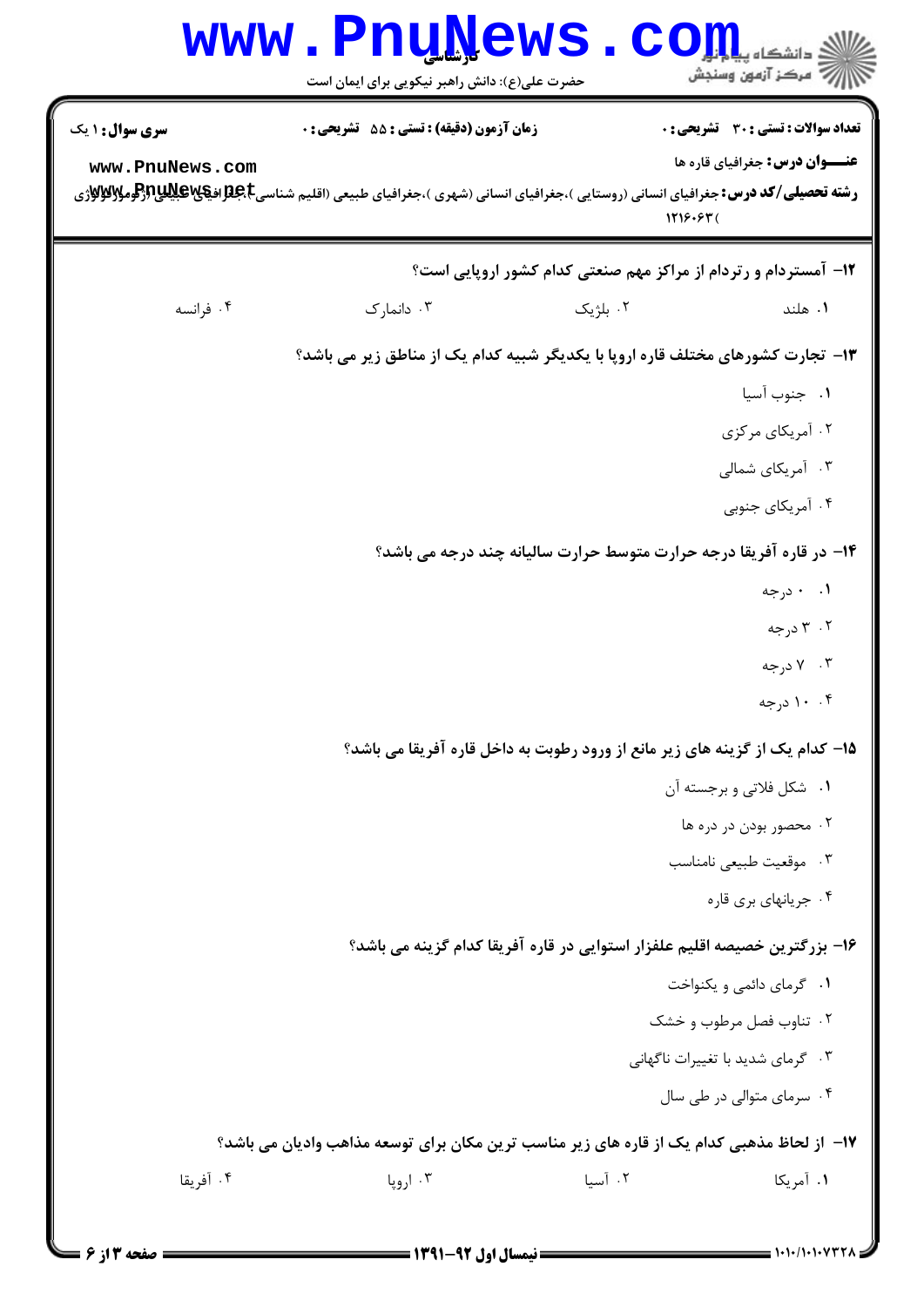| سری سوال: ۱ یک  | <b>زمان آزمون (دقیقه) : تستی : 55 تشریحی : 0</b>                                                       |          | تعداد سوالات : تستى : 30 - تشريحي : 0                      |
|-----------------|--------------------------------------------------------------------------------------------------------|----------|------------------------------------------------------------|
| www.PnuNews.com |                                                                                                        | 1719.97  | <b>عنـــوان درس:</b> جغرافیای قاره ها                      |
|                 | ۱۸– کدام یک از نقاط جغرافیایی قاره آفریقا بیشترین جمعیت اروپایی را در خود جای داده است؟                |          |                                                            |
|                 |                                                                                                        |          | ۰۱ سرزمین شمال                                             |
|                 |                                                                                                        |          | ۰۲ سرزمین جنوب                                             |
|                 |                                                                                                        |          | ۰۳ سرزمین استوایی                                          |
|                 |                                                                                                        |          | ۰۴ سرزمین بری                                              |
|                 | ۱۹– در آغاز قرن بیستم چند واحد سیاسی آفریقا دارای استقلال سیاسی بودند؟                                 |          |                                                            |
| ۰۴ ۱٫۵ مواحد    | ۰۳ واحد                                                                                                | ۰۲ ۳واحد | ۰۱ ۲واحد                                                   |
|                 | +۲- ساختمان چین خوردگی قاره آمریکای شمالی غالبا ؒمربوط به کدام یک از دوران های زمین شناسی زیر می باشد؟ |          |                                                            |
|                 |                                                                                                        |          | ۰۱ دوره اول                                                |
|                 |                                                                                                        |          | ۰۲ دوره دوم                                                |
|                 |                                                                                                        |          | ۰۳ دوره سوم                                                |
|                 |                                                                                                        |          | ۰۴ دوره اول و سوم                                          |
|                 | <b>۲۱</b> - در قاره آمریکا(آمریکای شمالی)جهت همدمای زمستانی چگونه است؟                                 |          |                                                            |
|                 |                                                                                                        |          | ۰۱ غربی- شرقی                                              |
|                 |                                                                                                        |          | ۰۲ شرقی- غربی                                              |
|                 |                                                                                                        |          | ۰۳ شمالی- جنوبی                                            |
|                 |                                                                                                        |          | ۰۴ جنوبی-شمالی                                             |
|                 |                                                                                                        |          | ٢٢- كدام گزينه جزو كم جمعيت ترين نقاط قاره آمريكا مي باشد؟ |
|                 |                                                                                                        |          | ٠١. فلات هاى مرتفع و آلاسكا                                |
|                 |                                                                                                        |          | ۰۲ خلیج های مکزیک                                          |
|                 |                                                                                                        |          | ٠٣ سواحل اقيانوس اطلس                                      |
|                 |                                                                                                        |          | ۰۴ کوهستان های راکی                                        |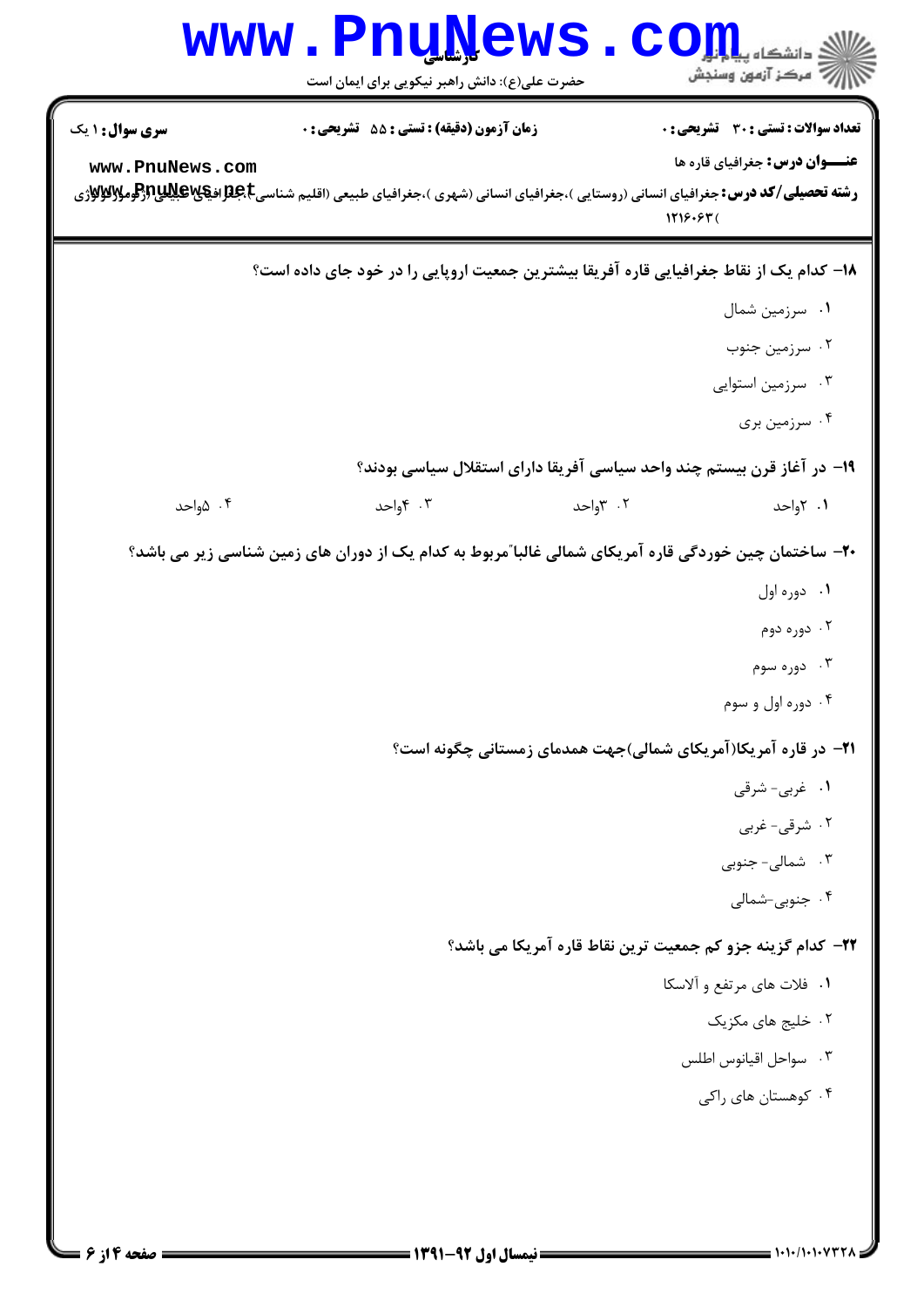|                        | <b>www.PnuNews</b><br>حضرت علی(ع): دانش راهبر نیکویی برای ایمان است                                                                                                                                  |            | COIL                                                                     |
|------------------------|------------------------------------------------------------------------------------------------------------------------------------------------------------------------------------------------------|------------|--------------------------------------------------------------------------|
| <b>سری سوال : ۱ یک</b> | زمان آزمون (دقیقه) : تستی : 55 آتشریحی : 0                                                                                                                                                           |            | <b>تعداد سوالات : تستی : 30 ٪ تشریحی : 0</b>                             |
| www.PnuNews.com        | <b>رشته تحصیلی/کد درس:</b> جغرافیای انسانی (روستایی )،جغرافیای انسانی (شهری )،جغرافیای طبیعی (اقلیم شناسیجهاللهای استان باستان بایجای استان بایجای استان بایجای استانی استانی استانی استانی است<br>. |            | <b>عنـــوان درس:</b> جغرافیای قاره ها<br>1719.97(                        |
|                        | ۲۳- علت اصلی تراکم جمعیت در شرق و شمال شرقی قاره آمریکا کدامیک از گزینه های زیر می باشد؟                                                                                                             |            |                                                                          |
|                        |                                                                                                                                                                                                      |            | ٠١ موقعيت سياسي منطقه                                                    |
|                        |                                                                                                                                                                                                      |            | ٠٢ موقعيت طبيعي منطقه                                                    |
|                        |                                                                                                                                                                                                      |            | ۰۳ قرارگیری شهرهای صنعتی                                                 |
|                        |                                                                                                                                                                                                      |            | ۰۴ خصوصیات نژادی و مذهبی                                                 |
|                        |                                                                                                                                                                                                      |            | ۲۴- توپوگرافی آمریکای مرکزی کدام یک از گزینه های زیر را شامل می شود؟     |
| ۰۴ دشتی                | ۰۳ کوهستانی                                                                                                                                                                                          | ۰۲ جلگه ای | ۰۱ فلاتی                                                                 |
|                        |                                                                                                                                                                                                      |            | ۲۵– کدام گزینه اساس اقتصاد آمریکای مرکزی می باشد؟                        |
| ۰۴ بازرگانی            | ۰۳ خدمات                                                                                                                                                                                             | ۰۲ کشاورزی | ۰۱ صنعت                                                                  |
|                        | ۲۶- آمریکای جنوبی از نظر منطقه بندی جغرافیایی به چند منطقه اصلی تقسیم شده است؟                                                                                                                       |            |                                                                          |
| ۰۴ همنطقه              | ۰۳ منطقه                                                                                                                                                                                             | ۰۲ منطقه   | ۰۱ آمنطقه                                                                |
|                        | ۲۷– از اوایل عصر استعمار(قرن۱۹–۱۶) کشورهای کدام یک از مناطق زیر از مهمترین منابع ثروت اروپائیان به حساب می آمده                                                                                      |            | است؟                                                                     |
|                        |                                                                                                                                                                                                      |            | ۰۱ آمریکای جنوبی                                                         |
|                        |                                                                                                                                                                                                      |            | ۰۲ آمریکای مرکزی                                                         |
|                        |                                                                                                                                                                                                      |            | ۰۳ خاورميانه                                                             |
|                        |                                                                                                                                                                                                      |            | ۰۴ آفریقای جنوبی                                                         |
|                        |                                                                                                                                                                                                      |            | ۲۸– کدام یک از قاره های زیر را می توان قاره صادر کننده مواد اولیه دانست؟ |
|                        |                                                                                                                                                                                                      |            | ٠١ اقيانوسيه                                                             |
|                        |                                                                                                                                                                                                      |            | ۰۲ آسيا                                                                  |
|                        |                                                                                                                                                                                                      |            | ۰۳ آفریقای جنوبی                                                         |
|                        |                                                                                                                                                                                                      |            | ۰۴ آمریکای جنوبی                                                         |
|                        |                                                                                                                                                                                                      |            |                                                                          |
|                        |                                                                                                                                                                                                      |            |                                                                          |